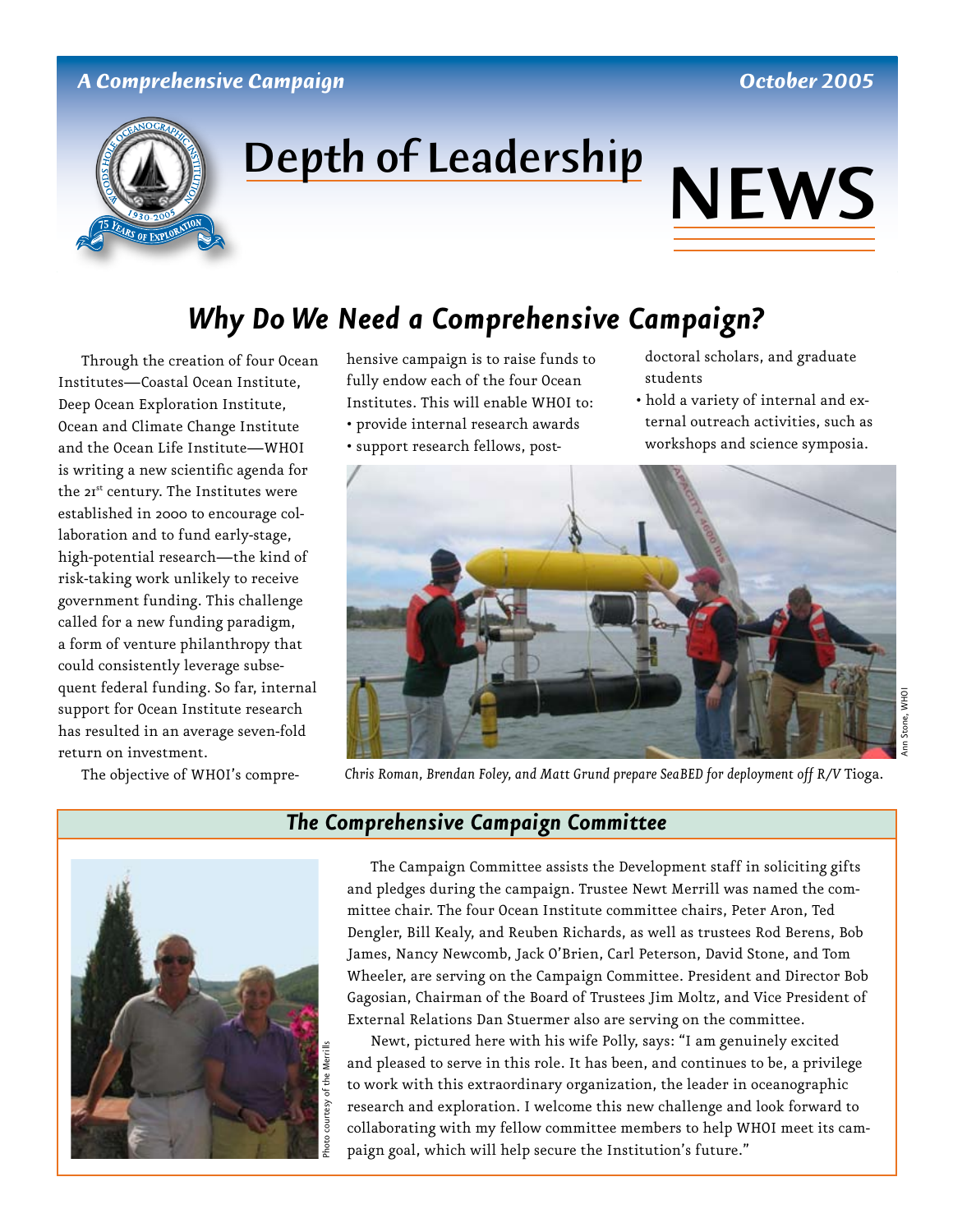

## *\$200 Million Campaign Goal and Commitments Received*

|                             | as of 09/15/05 |
|-----------------------------|----------------|
| <b>Commitments received</b> |                |

| <b>Commitments received</b><br>Goal                                                                                                                                                  |                                                              |
|--------------------------------------------------------------------------------------------------------------------------------------------------------------------------------------|--------------------------------------------------------------|
| <b>\$100 Million</b>                                                                                                                                                                 | Total \$48,629,200                                           |
| \$40M Providing the flexibility to support peer-reviewed<br>initiatives within the four Ocean Institutes                                                                             | \$33,710,000                                                 |
| \$30M Transforming Research Fund<br>Fostering research investigations into uncharted territory to<br>provide new perspectives into ocean sciences<br>\$5M Innovative Technology Fund | \$1,500,000                                                  |
| science and exploration                                                                                                                                                              | \$500,000                                                    |
| \$15M Research Fellowships and Chairs<br>Providing scientists with the opportunity to pursue pioneer-<br>ing research                                                                | \$2,200,000                                                  |
| \$5M Graduate Student Fellowships<br>Cultivating promising scientists of tomorrow                                                                                                    | \$4,002,265                                                  |
| \$4M Postdoctoral Scholarships<br>Supporting new scientists in their research                                                                                                        | \$6,000,000                                                  |
| \$1M Visiting Scholar and Lecture Funds<br>Enhancing collaboration and broadening scientific perspectives                                                                            | \$716,935                                                    |
| \$20 Million                                                                                                                                                                         | Total \$8,538,041                                            |
| \$10M Providing opportunities for high-risk seagoing research<br>with potential for breakthrough discoveries                                                                         | \$5,000,000                                                  |
| \$7M Developing and implementing new ocean-engineering<br>concepts                                                                                                                   | \$1,000,000                                                  |
| \$3M Maximizing the scientific and educational potential of<br>this coastal research vessel                                                                                          | \$2,538,041                                                  |
| \$60 Million                                                                                                                                                                         | Total \$52,238,968                                           |
|                                                                                                                                                                                      | \$19,296,978<br>\$1,228,550<br>\$31,713,440                  |
| <b>\$20 Million</b>                                                                                                                                                                  | Total \$14,858,630                                           |
|                                                                                                                                                                                      | \$12,904,356<br>\$1,954,274                                  |
|                                                                                                                                                                                      | \$4,743,174                                                  |
| \$200 Million                                                                                                                                                                        | Total \$129,008,013                                          |
|                                                                                                                                                                                      | Advancing state-of-the-art engineering excellence to enhance |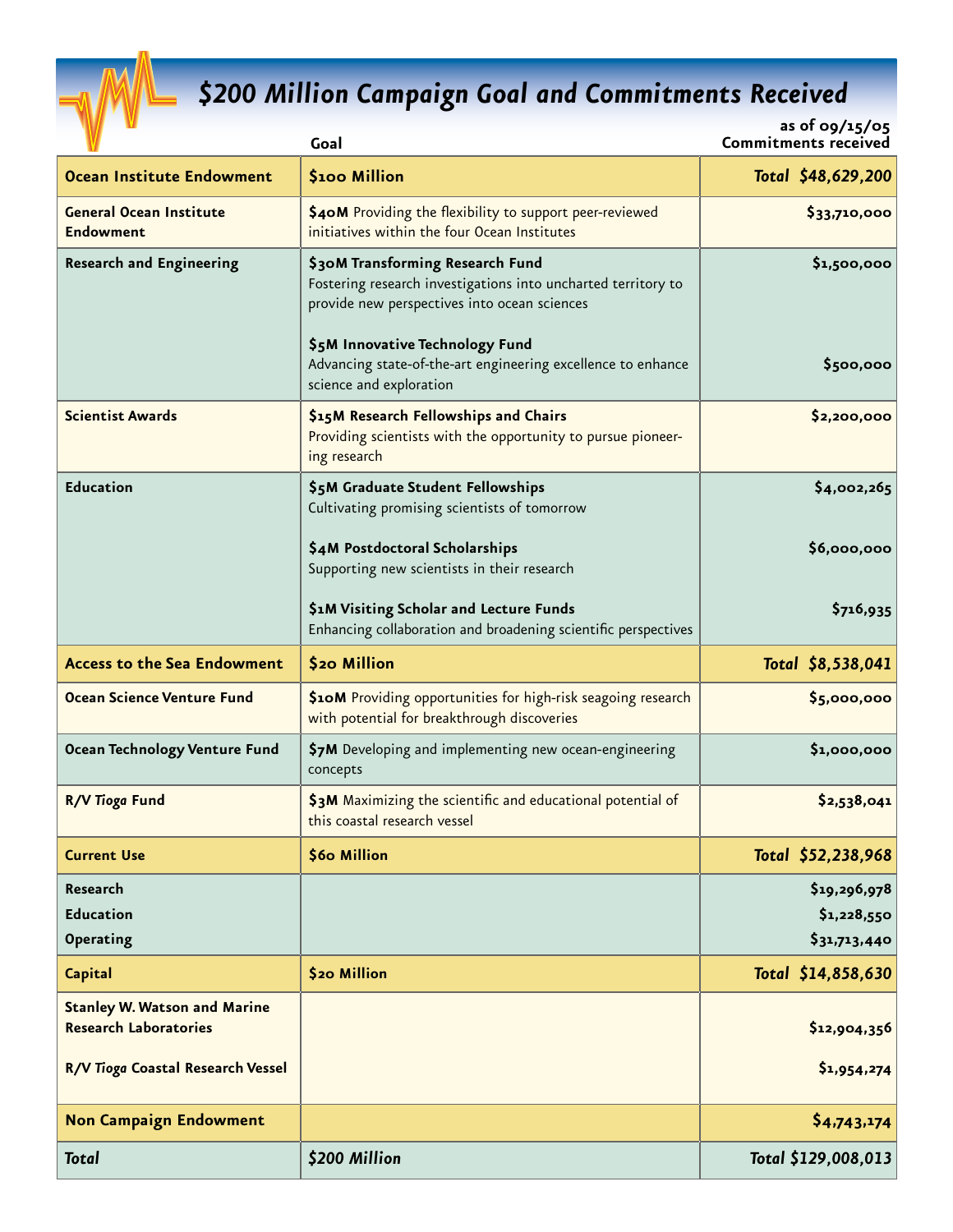## *Donor Profiles*

*Engaging prospective donors in the world of the Institution, having them understand what it does and the potential it holds, and making them feel a part of this complex culture is a true challenge. Our goal is to meet this challenge—to make certain the Institution secures significant private support for its work.* 

#### *Jim and Barry Moltz*

A gift from Jim and Barry Moltz is helping the Ocean Institutes fund a wide range of research projects. At right, Senior Scientist Scott Doney, whose research benefited from the Moltz's generosity, collects water samples in the South Atlantic Ocean for his ocean carbon cycle research.









A gift from Bob and Anne James is helping to enhance the *Alvin* replacement vehicle, shown in this conceptual illustration.

E. Paul Oberlander, WHOI

E. Paul Oberlander, WHOI